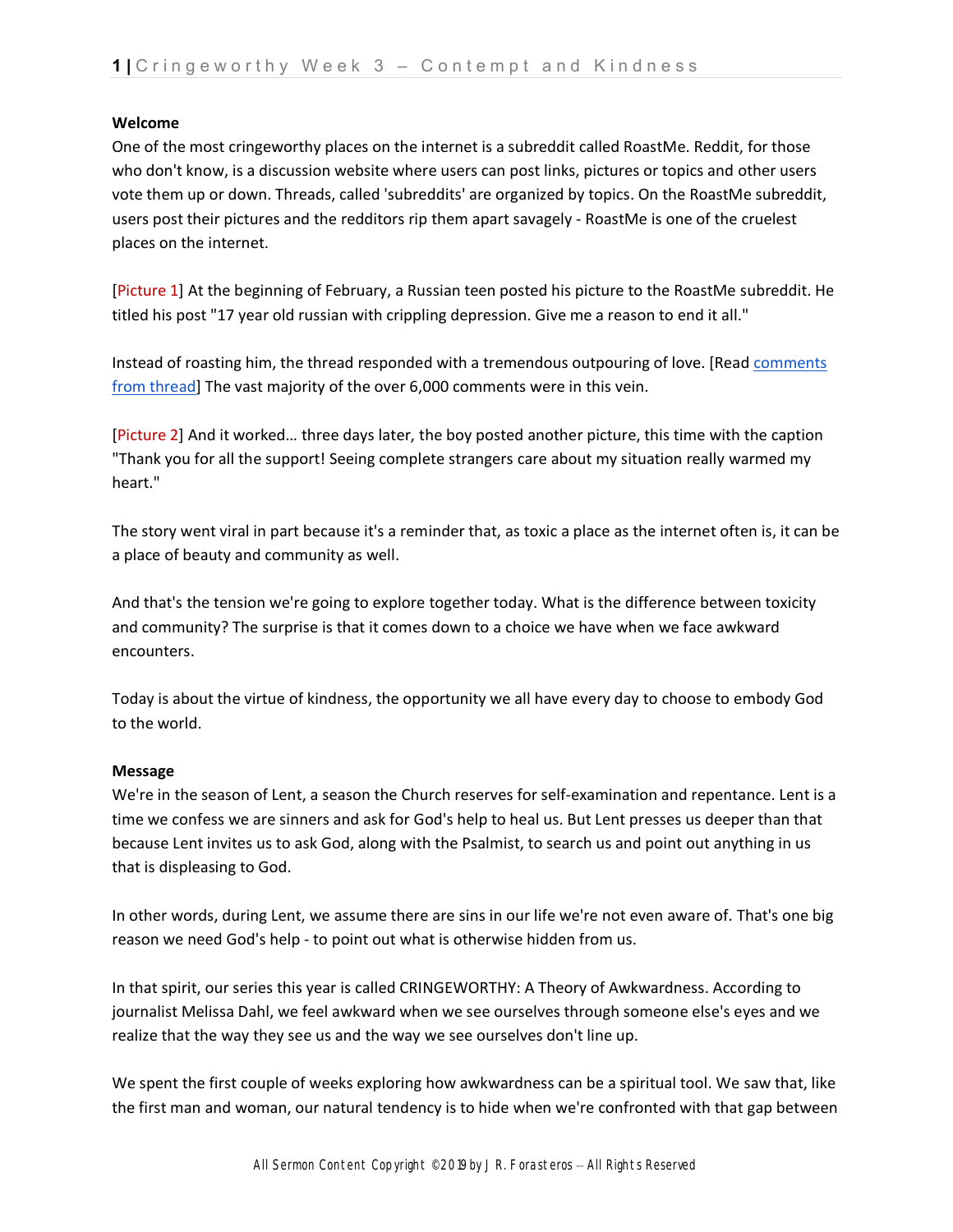how we see ourselves and how God sees us. But - as we saw last week with Judah and Tamar - if we're willing to stay in the awkwardness, we find our growing edge. We can begin to overcome that sin that was hidden but now exposed.

Today, we're going to talk about the other kind of awkwardness we feel - not when WE do something awkward, but what happens when we feel awkward on behalf of someone else. This is the awkwardness we feel when we're watching TV like The Office or Arrested Development. Or when we see someone else trip while walking. It's why America's Funniest Home Videos was such a popular TV show (until YouTube killed it, and now we just share blunders on social media).

We cringe when others make it awkward because of what psychologists call *empathy*. Empathy is the ability to put ourselves in someone else's shoes. And generally, we think of empathy as a good thing. Brene Brown has built a career on helping us all work to understand each other better. I wrote a whole book encouraging empathy as a spiritual practice.

But Dahl suggests that empathy is not *automatically* good. Think back to those fail videos. We see a kid accidentally knock their dad in a swimming pool and we laugh because we feel for the parent - parents suffer so much their kids are unaware of. But that same empathetic understanding lies behind why we watch videos of political commentators getting put in their place. We love to see people who disagree with us publicly humiliated.

But we can only feel that because we are expressing empathy - we know what it feels like to be called out when we don't know what we're talking about.

One group of people who scores really high in empathy is, surprisingly, internet trolls. But it makes sense - in order to troll someone - to comment in such a way the person is insulted or hurt, you have to understand them.

How do we make sense of this? Some psychologists split the concept of empathy into 2 kinds - cognitive empathy and compassionate empathy. With cognitive empathy, we can understand what the other person is thinking and feeling, but we keep them at arm's length. This lets us manipulate or laugh at them. Compassionate empathy, on the other hand, is when we let ourselves identify with the other person, to really feel what they're feeling. To stand in solidarity with them.

[Scripture Slide] Turn with me in your Bibles to 2 Samuel 10. I want to explore a famously awkward Bible story that illustrates both kinds of empathy, and demonstrates how dangerous it is for us as God's people to be empathetic but not compassionate.

This is a story from the rule of King David. The chapter opens by telling us that it happens during the time of year kings are usually at war. Instead of going out with his armies, David remained at his palace a sure sign something is already wrong.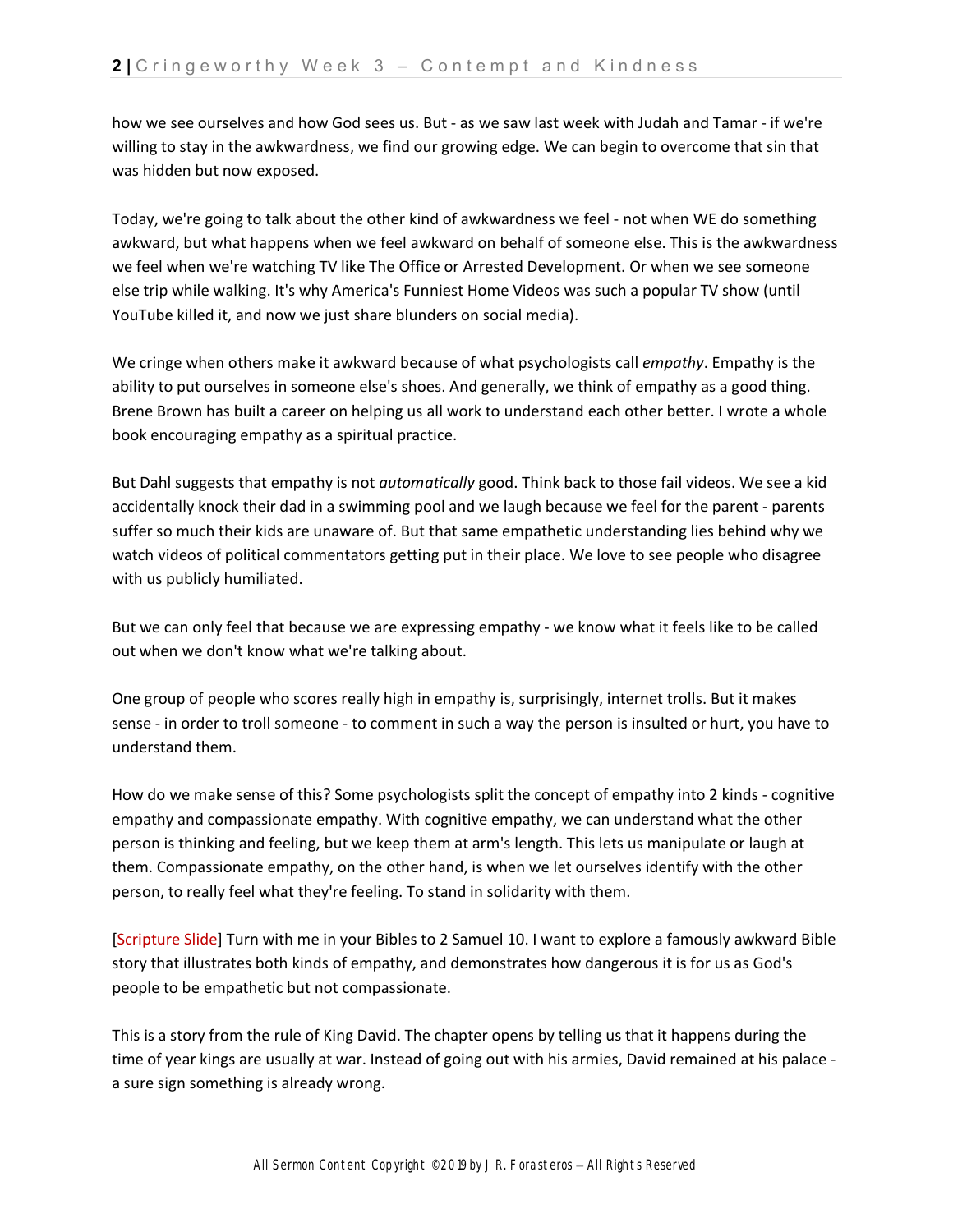Because he's not where he's supposed to be, David ends up creeping on a woman named Bathsheba, who's married to one of his officers (who is away fighting). David makes Bathsheba come to his palace, and he sexually assaults her and when she tells David she's pregnant, he freaks out. If word gets out, this will be very awkward for him - the king staying home, assaulting his officers' wives while they're out fighting his battles. We're going to pick up in verse 6 to see how David handles the situation. Pay attention to the fact that he demonstrates a great deal of *cognitive empathy*.

Then David sent word to Joab: "Send me Uriah the Hittite." So Joab sent him to David. When Uriah arrived, David asked him how Joab and the army were getting along and how the war was progressing. Then he told Uriah, "Go on home and relax." David even sent a gift to Uriah after he had left the palace. But Uriah didn't go home. He slept that night at the palace entrance with the king's palace guard.

When David heard that Uriah had not gone home, he summoned him and asked, "What's the matter? Why didn't you go home last night after being away for so long?"

Uriah replied, "The Ark and the armies of Israel and Judah are living in tents, and Joab and my master's men are camping in the open fields. How could I go home to wine and dine and sleep with my wife? I swear that I would never do such a thing."

"Well, stay here today," David told him, "and tomorrow you may return to the army." So Uriah stayed in Jerusalem that day and the next. Then David invited him to dinner and got him drunk. But even then he couldn't get Uriah to go home to his wife. Again he slept at the palace entrance with the king's palace guard. -- 2 Samuel 11:6-13

David is doing everything he can think of to weasel his way out of getting caught, and he's demonstrating a massive amount of cognitive empathy for Uriah - it's what enables him to manipulate him. David understands what it's like to be away from your wife, from the comforts of home.

What he didn't count on was Uriah's character. Unlike David, Uriah is thinking of his troops. So he refuses to go along with David's ploy and even shames David by implying David should be out with the troops too.

Because David can't get Uriah to sleep with Bathsheba - thus covering up his sin, he has Uriah killed. Then David makes Bathsheba marry him and she bears a son.

Now, David is the king, so if you're wondering whether he got away with it, he did. Its nearly impossible that all this happened without anyone's knowledge - David communicated with Bathsheba and Uriah through messengers, and summoning a specific soldier back from the battlefield had to raise some red flags (especially when that soldier comes back with a letter instructing his commander to have him killed).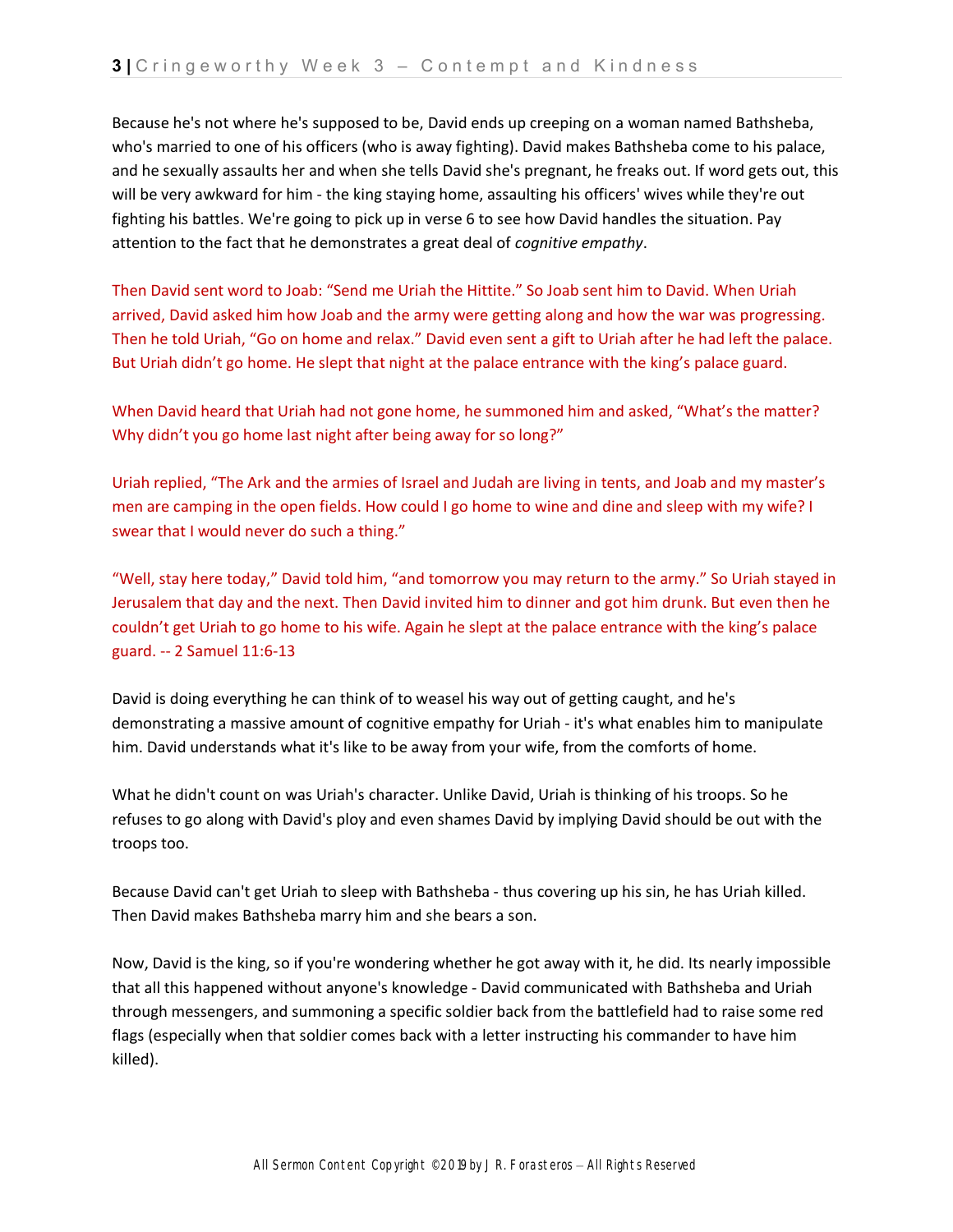But David is king. So no one said anything. After all… he had Uriah killed. What's he going to do to a whistleblower?

You might also be wondering how God felt about all this. The author tells us: The LORD was displeased with what David had done. -- 2 Samuel 11:27

Um. Yeah.

God's solution is to send David's court prophet, Nathan in. One of the prophet's main jobs has always been to speak truth to power. They functioned as a sort of independent check on the king. But again, David's already been shirking his duties, assaulting another man's wife, doing backflips to try to cover it up and ultimately committing murder. It's not like he didn't know what he was doing. But somehow he didn't see what he was doing as wrong. There was a *big* gap between how David saw himself and how God saw David. It was Nathan's job to expose that gap. Nathan had to make it awkward. And he did it with a story.

The LORD sent Nathan the prophet to tell David this story: "There were two men in a certain town. One was rich, and one was poor. The rich man owned a great many sheep and cattle. The poor man owned nothing but one little lamb he had bought. He raised that little lamb, and it grew up with his children. It ate from the man's own plate and drank from his cup. He cuddled it in his arms like a baby daughter. One day a guest arrived at the home of the rich man. But instead of killing an animal from his own flock or herd, he took the poor man's lamb and killed it and prepared it for his guest."

David was furious. "As surely as the LORD lives," he vowed, "any man who would do such a thing deserves to die! He must repay four lambs to the poor man for the one he stole and for having no pity."

Nathan appeals to David's compassionate empathy with a story. He disguised David's actions as those of another man. David quickly (and rightly) condemned that man.

And now that David's compassionate empathy has been engaged, Nathan springs his trap:

## Then Nathan said to David, "You are that man!" -- 2 Samuel 12:1-7

Nathan forces David into the awkwardness gap. He makes David see his actions toward Bathsheba and Uriah with compassion, not just cognition. He makes the king *feel* the consequences of his sin.

David is broken. He repents, but there's no unringing the bell. Bathsheba has been assaulted, violated. Uriah is dead.

Friends this is the real danger of empathy without compassion. Cognitive empathy alone results in contempt. And contempt poisons our souls. Counselors tell us the single best indicator of a couple headed for a split isn't anger or embarrassment - those are both signs the people are still committed to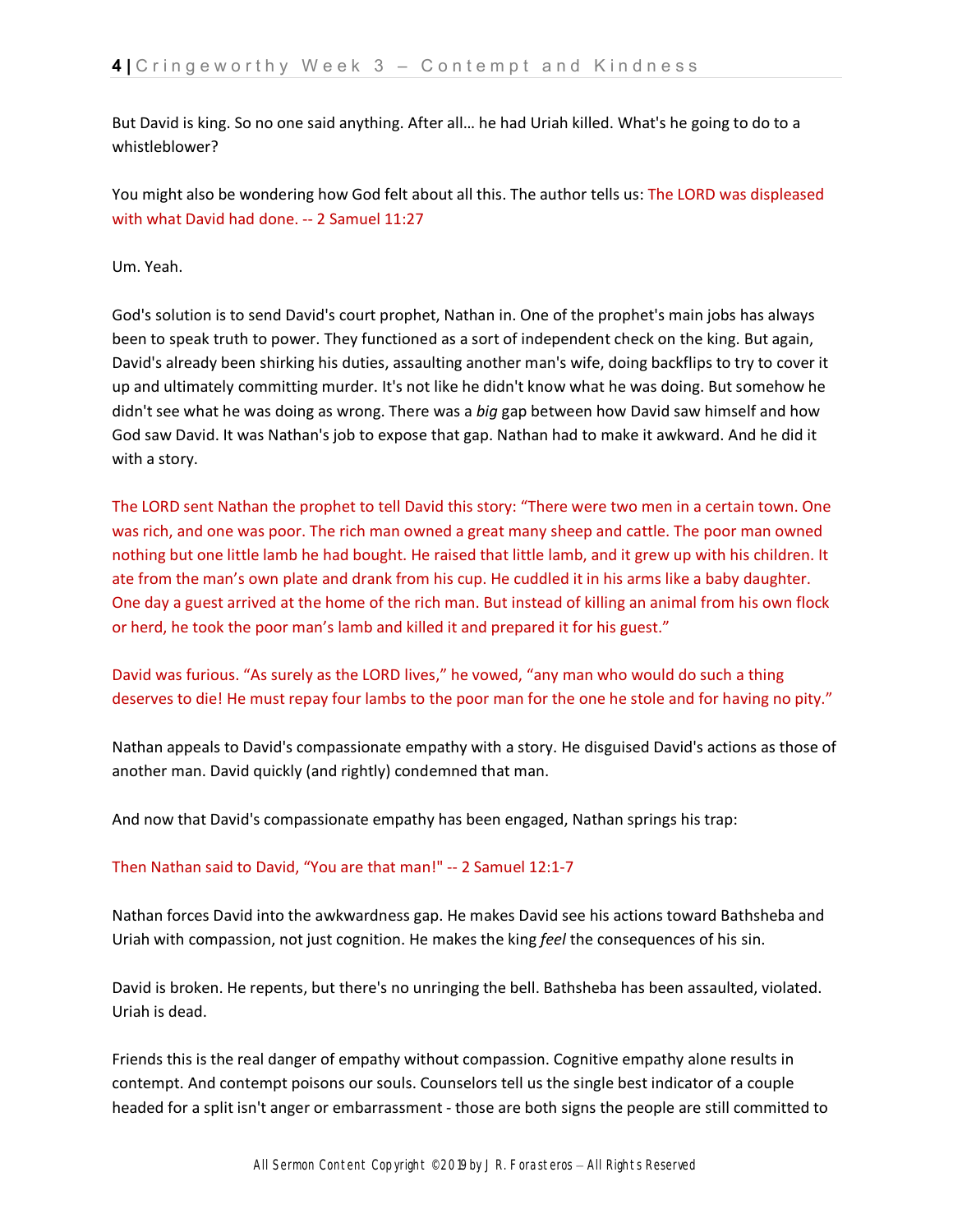making it work. It's contempt - the rolling of the eyes or the silent treatment, refusing to engage. Contempt is what we too often feel for people who are across the political spectrum from us. Or of a different culture, religion, class or race.

Contempt is poison. It's sin. Contempt cuts us off from the Other. We become like David, able to justify nearly anything because they don't really count as human. We look down on them.

The antidote to contempt is the spiritual fruit of kindness. Kindness is a choice to practice compassionate empathy, to feel what they feel, not just understand them.

One of the more awkward stand-up comedians working is Sarah Silverman. She's lewd and crude, and her stand-up routines are the very definition of NSFW. So it was a pleasant surprise when she took down a twitter troll with kindness.

In response to one of her tweets, a guy named Jeremy called Silverman a very bad name. She responded with, "I believe in you. I read ur timeline & I see what ur doing & your rage is thinly veiled pain. But u know that. I know this feeling. Ps My back… sux too. See what happens when us choose love. I see it in you."

In response to Jeremy's tweet, Silverman didn't just respond in anger. She didn't sic her more than 12 million followers on him. She went to his timeline and learned about him. She saw he suffered from chronic back pain, that he didn't have money to diagnose, let alone treat his condition. Then she responded with compassionate empathy. She let him know she not only understood him, but stood in solidarity with his pain.

Silverman tweeted back and forth with Jeremy, convinced him to go to a support group and eventually donated to his GoFundMe, then encouraged her followers to do the same. Jeremey ended up with more than enough money to cover his bills and ended up donating the extra funds to charities in his hometown - San Antonio, TX.

Dahl writes in *Cringeworthy*, "All of us are afraid, to varying degrees, of social rejection or ostracism, and when we sense that fear in others, we can choose to respond with contempt or compassion. Both are ways of processing that automatic empathy response… You feel the ostracism right along with the ostracized, and you can either bring that person in or push them out."

God calls us to kindness, to the embrace of that awkward other. Kindness is a virtue, which means it's a quality God has that we can receive from God (there's a reason Paul calls it one of the Spirit's fruit - it's what happens in our lives when the Spirit transforms us.

What would happen if the next time you get crossways with someone else - a co-worker, a neighbor, your spouse or your kid, you took time not just to try to understand them, but to FEEL what they feel? How would that change the conflict?